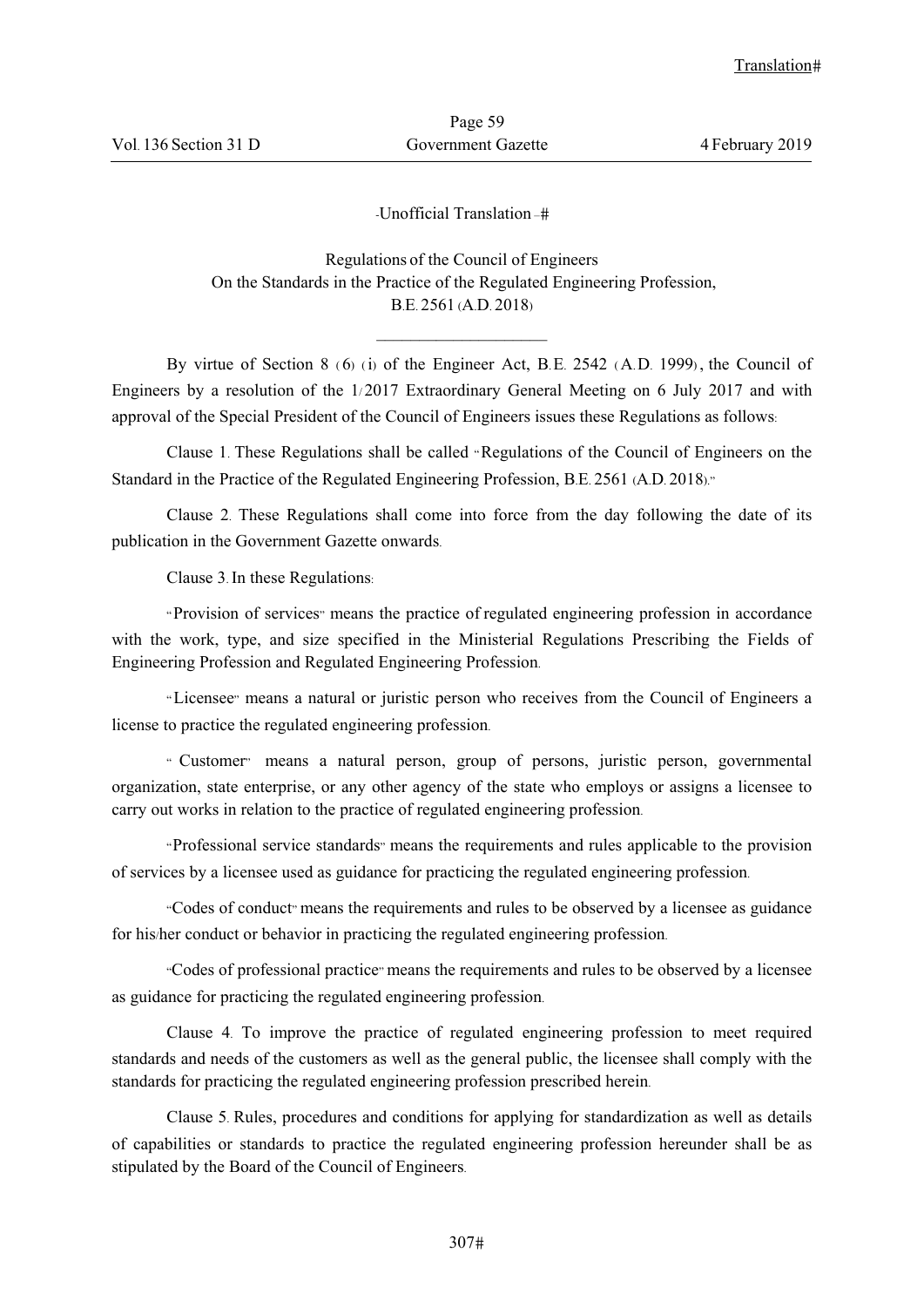# Translation#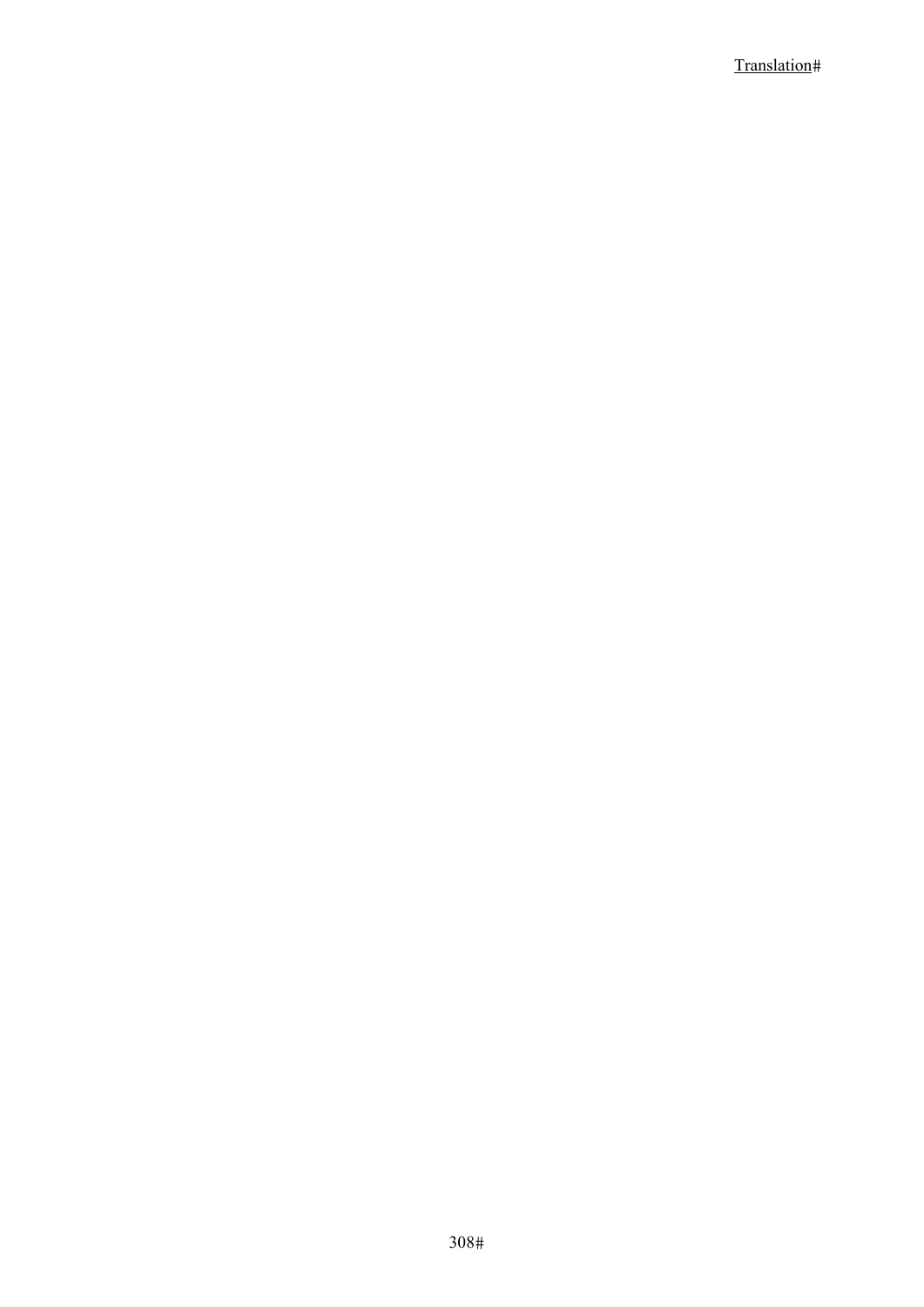## Chapter 1 Codes of Professional Services

Clause 6. In offering the services, licensees shall provide customers with relevant information to enable them to understand the details of services and professional practices, which, at a minimum, shall include the scope of work, steps and procedures, duration, and professional service fees.

Clause 7. An agreement to provide services, at a minimum, shall include the following information:

- (1) Scope of services to be provided;
- (2) Duration of operation, indicating the times of commencement and completion;
- (3) Name of the licensee in charge of the provision of services; and

(4) Professional service fees and other expenses incurred in providing professional services as well as rules, procedures and steps for payment of such fees and expenses.

Clause 8. Professional service fee shall be charged in a manner that is fair and without an intention to take advantage of customers. The rates charged shall be based primarily on the knowledge, capability, competency, expertise and experience of the licensee.

Clause 9. A licensee that is a juristic person shall provide a licensee who is a natural person with qualifications, knowledge, capability, competency, expertise and experience suitable to provide services.

Clause 10. During the provision of services, licensees shall provide customers with details and information regarding the performance of works, progress made and engineering problems or impacts that that arise as well as measures to prevent or rectify such problems or impacts.

Clause 11. Licensees shall practice the regulated engineering profession in a manner that meets the codes of professional services approved by the Board of the Council of Engineers.

In the case where the Board of the Council of Engineers has not approved the codes of professional services in any matter, licensees shall practice the regulated engineering profession in a manner that meets the generally accepted codes of professional services.

#### Chapter 2

### Codes of Conduct  $\frac{1}{2}$  ,  $\frac{1}{2}$  ,  $\frac{1}{2}$  ,  $\frac{1}{2}$  ,  $\frac{1}{2}$  ,  $\frac{1}{2}$  ,  $\frac{1}{2}$  ,  $\frac{1}{2}$  ,  $\frac{1}{2}$  ,  $\frac{1}{2}$

Clause 12. Licensees shall adhere to the codes of conduct and not violate the ethics under the regulations of the Council of Engineers on the code of ethics of the engineering profession and violation of the code in such a manner that disgraces the engineering profession.